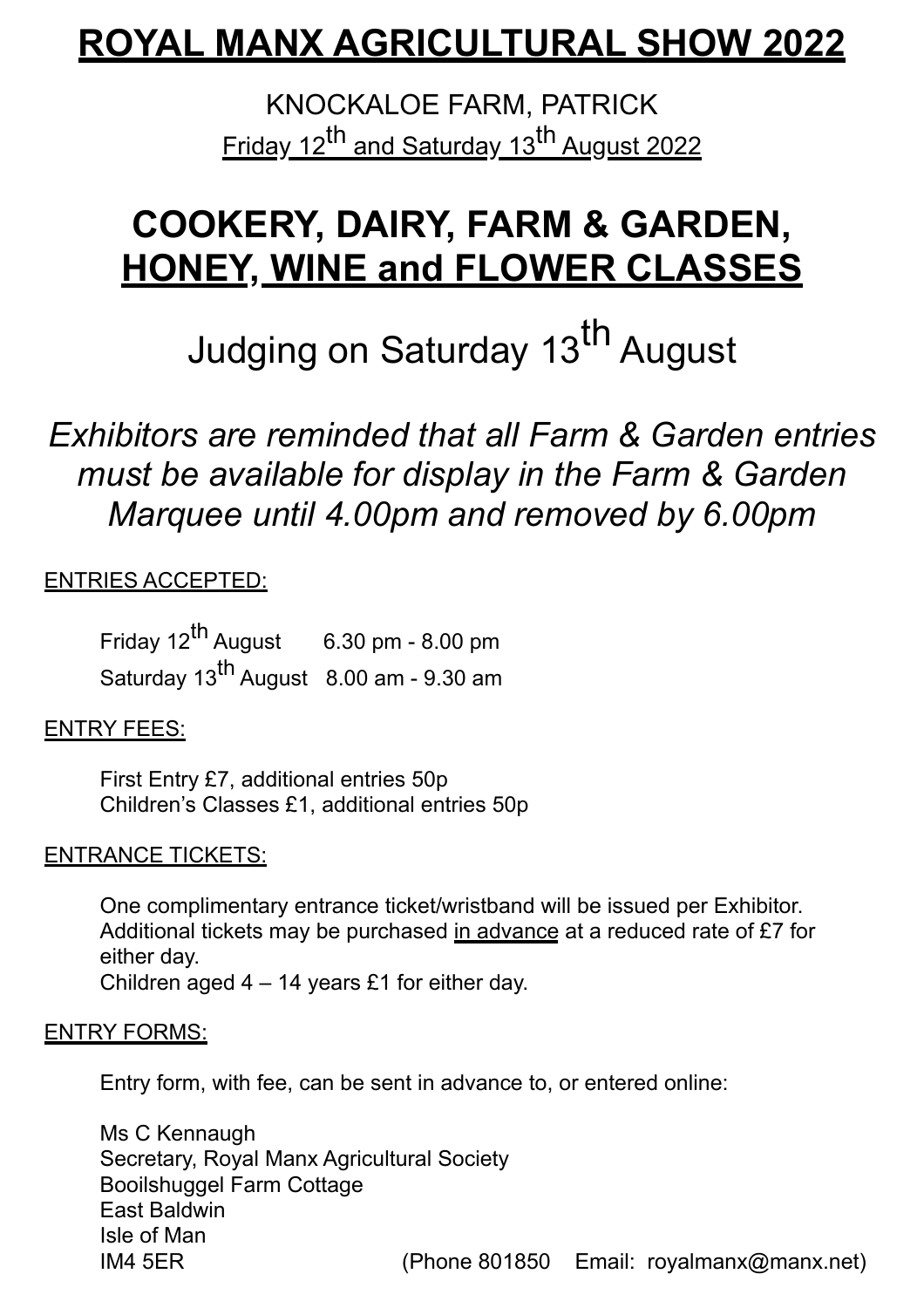# **COOKERY, DAIRY, FARM & GARDEN, HONEY, WINE and FLOWER CLASSSES**

Exhibitor's Name …………………………………………………………………

(Mr/Mrs/Ms/Miss)

| Adc |
|-----|
|-----|

Phone …………………… Email address ………………………………

| <b>DESCRIPTION</b> | CLASS NO. | <b>ENTRY FEE</b> | <b>OFFICIAL</b><br>USE ONLY |
|--------------------|-----------|------------------|-----------------------------|
|                    |           |                  | 1.                          |
|                    |           |                  | 2.                          |
|                    |           |                  | 3.                          |
|                    |           |                  | 4.                          |
|                    |           |                  | 5.                          |
|                    |           |                  | 6.                          |
|                    |           |                  | 7.                          |
|                    |           |                  | 8.                          |
|                    |           |                  | $9. \,$                     |
|                    |           |                  | 10.                         |
|                    |           |                  | 11.                         |
|                    |           |                  | 12.                         |
|                    |           |                  | 13.                         |
|                    |           |                  | 14.                         |
|                    |           |                  | 15.                         |
|                    |           |                  | 16.                         |
|                    |           |                  | $17.$                       |
|                    |           |                  | 18.                         |
|                    |           |                  | 19.                         |
|                    |           |                  | 20.                         |